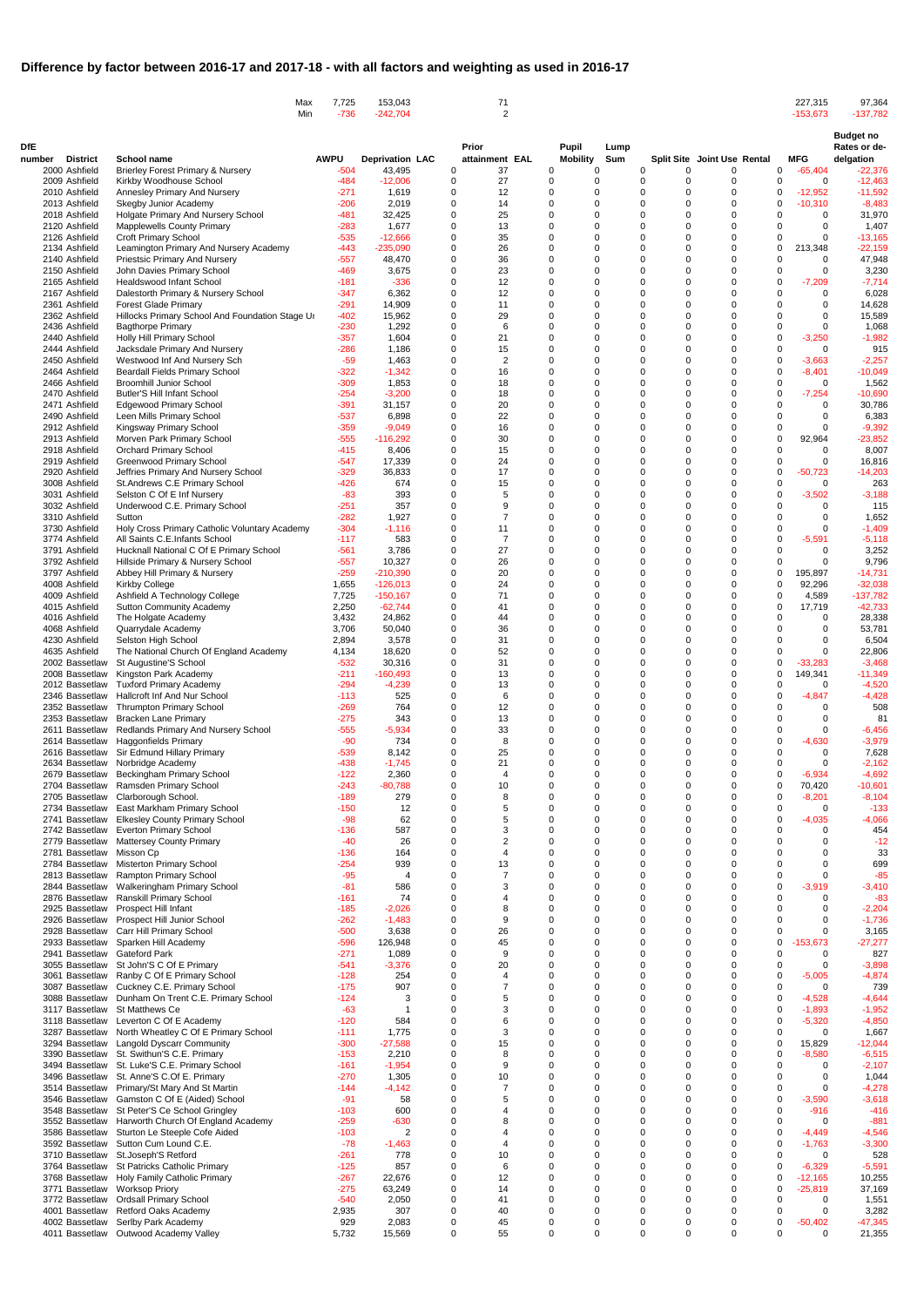|                                  |                                                                                           | 7,725<br>Max<br>Min<br>$-736$ | 153,043<br>$-242,704$  | 71<br>$\overline{2}$                         |                                                          |      |                                |                                    | 227,315<br>$-153,673$                        | 97,364<br>$-137,782$             |
|----------------------------------|-------------------------------------------------------------------------------------------|-------------------------------|------------------------|----------------------------------------------|----------------------------------------------------------|------|--------------------------------|------------------------------------|----------------------------------------------|----------------------------------|
| DfE                              |                                                                                           |                               |                        | Prior                                        | <b>Pupil</b>                                             | Lump |                                |                                    |                                              | <b>Budget no</b><br>Rates or de- |
| <b>District</b><br>number        | <b>School name</b>                                                                        | <b>AWPU</b>                   | <b>Deprivation LAC</b> | attainment EAL                               | <b>Mobility</b>                                          | Sum  |                                | <b>Split Site Joint Use Rental</b> | <b>MFG</b>                                   | delgation                        |
| 4012 Bassetlaw                   | Outwood Academy Portland                                                                  | 4,064                         | 10,276                 | 47<br>0                                      | 0<br>$\Omega$<br>$\Omega$                                |      | 0<br>0<br>0<br>0               | 0<br>$\Omega$                      | $-89,352$<br>0                               | $-74,965$                        |
| 4452 Bassetlaw<br>4456 Bassetlaw | <b>Tuxford Academy</b><br>The Elizabethan Academy                                         | 5,096<br>3,526                | $-28,586$<br>295       | 48<br>0<br>41<br>0                           | $\mathbf 0$<br>$\mathbf 0$<br>$\Omega$                   |      | 0<br>0                         | $\Omega$                           | 0<br>0<br>0<br>$\mathbf 0$                   | $-23,442$<br>3,862               |
| 2017 Broxtowe                    | Sunnyside Spencer Academy                                                                 | $-177$                        | 34,611                 | $\Omega$<br>11                               | $\Omega$<br>$\Omega$                                     |      | 0<br>0                         |                                    | $-42,534$<br>0                               | $-8,089$                         |
| 2023 Broxtowe<br>2271 Broxtowe   | <b>Beeston Fields Primary School</b><br>Bramcote Hills Primary School.                    | $-438$<br>$-536$              | 74,669<br>4,209        | 27<br>$\Omega$<br>11<br>0                    | $\Omega$<br>$\Omega$<br>$\Omega$<br>$\Omega$             |      | $\Omega$<br>0<br>0<br>0        |                                    | $-93,823$<br>0<br>0<br>0                     | $-19,564$<br>3,684               |
| 2274 Broxtowe                    | John Clifford School                                                                      | $-524$                        | 29,926                 | 34<br>$\Omega$                               | $\Omega$<br>$\Omega$                                     |      | 0<br>0                         |                                    | $\Omega$<br>$\Omega$                         | 29,436                           |
| 2282 Broxtowe                    | Beeston Rylands Junior School                                                             | $-210$<br>$-201$              | 1,598<br>338           | 0<br>9<br>0                                  | $\Omega$<br>$\Omega$<br>$\Omega$<br>$\Omega$             |      | $\Omega$<br>0<br>0<br>0        |                                    | $\Omega$<br>0<br>$-682$<br>0                 | 1,397                            |
| 2286 Broxtowe<br>2294 Broxtowe   | <b>Trent Vale Infant School</b><br>College House Junior School                            | $-401$                        | 3,096                  | 10<br>12<br>0                                | $\Omega$<br>$\Omega$                                     |      | $\Omega$<br>0                  |                                    | 0                                            | $-535$<br>2,707                  |
| 2298 Broxtowe                    | Meadow Lane Infants School                                                                | $-282$                        | 1,756                  | 12<br>$\Omega$                               | $\Omega$<br>$\Omega$                                     |      | $\Omega$<br>0                  |                                    | $\Omega$<br>$\Omega$                         | 1,486                            |
| 2299 Broxtowe<br>2300 Broxtowe   | Eskdale Junior<br>Albany Junior School                                                    | $-328$<br>$-261$              | 25,873<br>2,468        | $\Omega$<br>15<br>10<br>0                    | $\Omega$<br>$\Omega$<br>$\mathbf 0$<br>$\mathbf 0$       |      | $\Omega$<br>0<br>0<br>0        |                                    | $\Omega$<br>$\Omega$<br>$\Omega$<br>$\Omega$ | 25,561<br>2,217                  |
| 2301 Broxtowe                    | Albany Infants School                                                                     | $-200$                        | 1,625                  | 13<br>$\Omega$                               | $\mathbf 0$<br>$\Omega$                                  |      | 0<br>0                         |                                    | 0<br>0                                       | 1,437                            |
| 2302 Broxtowe                    | Alderman Pounder Infant School And Nursery                                                | $-285$                        | 27,505                 | $\Omega$<br>16                               | $\Omega$<br>$\Omega$<br>$\Omega$<br>$\Omega$             |      | $\Omega$<br>0<br>0<br>0        | $\Omega$                           | 0<br>$-12,514$<br>0                          | 14,723<br>716                    |
| 2308 Broxtowe<br>2310 Broxtowe   | William Lilley Inf Nsry School<br><b>Fairfield Primary</b>                                | $-216$<br>$-655$              | 918<br>4,160           | 14<br>0<br>26<br>$\Omega$                    | $\Omega$<br>$\Omega$                                     |      | 0<br>0                         |                                    | 0<br>$\Omega$<br>$\Omega$                    | 3,530                            |
| 2315 Broxtowe                    | Chetwynd Primary Academy                                                                  | $-395$                        | 646                    | 0<br>13                                      | $\Omega$<br>$\Omega$                                     |      | $\Omega$<br>0                  |                                    | $\Omega$<br>$\Omega$                         | 264                              |
| 2316 Broxtowe<br>2317 Broxtowe   | <b>Toton Bispham Drive Junior</b><br><b>Toton Banks Road Infants</b>                      | $-324$<br>$-240$              | 174<br>60              | 11<br>0<br>12<br>$\Omega$                    | $\mathbf 0$<br>$\Omega$<br>$\Omega$<br>$\Omega$          |      | 0<br>0<br>0<br>0               |                                    | $\Omega$<br>$\Omega$<br>$\Omega$<br>$\Omega$ | $-138$<br>$-169$                 |
| 2395 Broxtowe                    | <b>Brinsley Primary School</b>                                                            | $-211$                        | 1,232                  | $\Omega$<br>11                               | $\Omega$<br>$\Omega$                                     |      | $\Omega$<br>0                  |                                    | $\Omega$<br>$\Omega$                         | 1,032                            |
| 2406 Broxtowe                    | <b>Lynncroft Primary School</b>                                                           | $-200$                        | 6,305                  | $\Omega$<br>9                                | $\Omega$<br>$\Omega$                                     |      | 0<br>0                         | 0                                  | $\Omega$<br>$\Omega$                         | 6,115                            |
| 2414 Broxtowe<br>2416 Broxtowe   | <b>Gilthill Primary School</b><br>Larkfields Junior                                       | $-278$<br>$-314$              | 1,243<br>822           | 13<br>0<br>9<br>$\Omega$                     | $\overline{0}$<br>$\Omega$<br>$\overline{0}$<br>$\Omega$ |      | 0<br>0<br>0<br>0               |                                    | 0<br>0<br>0<br>0                             | 979<br>518                       |
| 2417 Broxtowe                    | <b>Horsendale Primary</b>                                                                 | $-278$                        | $-15,426$              | $\Omega$<br>10                               | $\Omega$<br>$\Omega$                                     |      | $\Omega$<br>0                  | 0                                  | $\Omega$<br>4,923                            | $-10,771$                        |
| 2418 Broxtowe<br>2900 Broxtowe   | Larkfields Infant School                                                                  | $-243$<br>$-189$              | 2,947<br>81            | 15<br>0<br>11<br>$\Omega$                    | $\Omega$<br>0<br>$\Omega$<br>$\Omega$                    |      | 0<br>0<br>0<br>0               | 0<br>0                             | 0<br>0<br>0<br>$-7,347$                      | 2,720<br>$-7,444$                |
| 2901 Broxtowe                    | <b>Kimberley Primary</b><br>Round Hill Primary                                            | $-596$                        | 4,626                  | $\Omega$<br>19                               | $\Omega$<br>$\Omega$                                     |      | $\Omega$<br>0                  |                                    | $\Omega$<br>0                                | 4,049                            |
| 2910 Broxtowe                    | <b>Hollywell Primary</b>                                                                  | $-248$                        | 1,885                  | 13<br>0                                      | $\mathbf 0$<br>$\Omega$                                  |      | 0<br>0                         |                                    | $\Omega$<br>$\Omega$                         | 1,649                            |
| 2934 Broxtowe<br>3021 Broxtowe   | Mornington Primary School<br>Stapleford St John'S Ce Prim                                 | $-394$<br>$-125$              | $-6,434$<br>2,708      | 17<br>0<br>$\overline{7}$<br>$\Omega$        | $\Omega$<br>$\Omega$<br>$\Omega$<br>$\Omega$             |      | 0<br>0<br>$\Omega$<br>0        |                                    | $\Omega$<br>0<br>$\Omega$<br>$-7,637$        | $-6,811$<br>$-5,046$             |
| 3143 Broxtowe                    | Trowell C Of E Primary School                                                             | $-263$                        | $-3,301$               | $\overline{7}$<br>$\Omega$                   | $\mathbf 0$<br>$\Omega$                                  |      | 0<br>0                         | $\Omega$                           | 0<br>0                                       | $-3,557$                         |
| 3331 Broxtowe                    | Springbank Primary                                                                        | $-285$                        | 34,935                 | 12<br>0                                      | $\mathbf 0$<br>$\Omega$                                  |      | 0<br>0                         | 0                                  | 0<br>-48,344                                 | $-13,682$                        |
| 3370 Broxtowe<br>3763 Broxtowe   | <b>Bramcote C E Primary School</b><br>The Priory Catholic Voluntary Academy               | $-266$<br>$-291$              | 4,438<br>7,473         | $\overline{7}$<br>$\Omega$<br>$\Omega$<br>10 | $\Omega$<br>$\Omega$<br>$\Omega$<br>$\Omega$             |      | 0<br>0<br>$\Omega$<br>0        |                                    | $\Omega$<br>0<br>O<br>$\Omega$               | 4,180<br>7,191                   |
| 3783 Broxtowe                    | Awsworth Primary And Nursery                                                              | $-338$                        | $-4,830$               | 20<br>0                                      | $\mathbf 0$<br>0                                         |      | 0<br>0                         |                                    | 0<br><sup>0</sup>                            | $-5,148$                         |
| 3789 Broxtowe<br>3795 Broxtowe   | Brookhill Leys Primary & Nursery<br>Greasley Beauvale Primary                             | $-498$<br>$-470$              | 45,376<br>5.035        | 28<br>$\Omega$<br>0<br>19                    | $\Omega$<br>$\Omega$<br>$\Omega$<br>$\Omega$             |      | 0<br>0<br>$\Omega$<br>$\Omega$ | $\Omega$                           | $\Omega$<br>$\Omega$<br>U<br>∩               | 44,905<br>4,583                  |
| 3796 Broxtowe                    | <b>Wadsworth Fields Primary</b>                                                           | $-359$                        | 3,245                  | 12<br>0                                      | $\mathbf 0$<br>$\Omega$                                  |      | 0<br>0                         |                                    | $\Omega$<br>0                                | 2,899                            |
| 4019 Broxtowe                    | Hall Park Academy                                                                         | 2,124                         | 42,945                 | 23<br>0                                      | $\Omega$<br>$\Omega$                                     |      | 0<br>0                         |                                    | $\mathbf 0$                                  | 45,091                           |
| 4117 Broxtowe<br>4119 Broxtowe   | Alderman White School<br>The Bramcote School                                              | 2,536<br>1,944                | 36,079<br>9,461        | 30<br>$\Omega$<br>25<br>$\Omega$             | $\Omega$<br>$\Omega$<br>$\Omega$<br>$\Omega$             |      | $\Omega$<br>0<br>$\Omega$<br>0 |                                    | $-92,897$<br>0<br>$\Omega$<br>0              | $-54,252$<br>11,430              |
| 4121 Broxtowe                    | <b>Chilwell School</b>                                                                    | 2,633                         | 19,649                 | 30<br>0                                      | $\Omega$<br>$\Omega$                                     |      | 0<br>0                         |                                    | $\Omega$<br>0                                | 22,312                           |
| 4226 Broxtowe                    | The Kimberley School                                                                      | 4,631                         | $-61,989$              | 37<br>$\Omega$                               | $\Omega$<br>$\Omega$<br>$\Omega$<br>$\Omega$             |      | $\Omega$<br>0<br>$\Omega$<br>U |                                    | $\Omega$<br>$\Omega$<br>$\Omega$             | $-57,321$                        |
| 5401 Broxtowe<br>2014 Gedling    | George Spencer Academy<br>Arnbrook Primary School/Children'S Centre                       | 4,822<br>$-352$               | 5,326<br>$-5,319$      | 43<br>$\Omega$<br>19<br>0                    | $\Omega$<br>$\Omega$                                     |      | $\Omega$<br>0                  |                                    | $\Omega$<br>$\Omega$<br>$\Omega$             | 10,191<br>$-5,652$               |
| 2200 Gedling                     | Arno Vale Junior School                                                                   | $-321$                        | 3,403                  | 5                                            | $\Omega$<br>$\Omega$                                     |      | $\Omega$<br>U                  |                                    | $\Omega$                                     | 3,087                            |
| 2201 Gedling<br>2202 Gedling     | Ernehale Junior School<br>Woodthorpe Infants School                                       | $-326$<br>$-240$              | 4,352<br>$-756$        | $\Omega$<br>11<br>$\Omega$<br>6              | $\Omega$<br>$\Omega$<br>$\Omega$                         |      | O<br>0<br>0                    |                                    | $\Omega$<br>$\Omega$<br>$\Omega$             | 4,037<br>$-990$                  |
| 2203 Gedling                     | <b>Richard Bonington Primary</b>                                                          | $-561$                        | 20,206                 | 0<br>16                                      | $\Omega$<br>$\Omega$                                     |      | $\Omega$<br>0                  |                                    | $\Omega$<br>$\Omega$                         | 19,661                           |
| 2206 Gedling                     | Ernehale Infant School                                                                    | $-281$                        | 7,863                  | $\Omega$<br>13                               | $\Omega$<br>$\Omega$                                     |      | $\Omega$<br>0                  |                                    | $\Omega$<br>$\Omega$                         | 7,595                            |
| 2213 Gedling<br>2222 Gedling     | Coppice Farm Primary School<br>Killisick Junior School                                    | $-226$<br>$-240$              | 7,456<br>29,435        | $\Omega$<br>10<br>12<br>0                    | $\Omega$<br>$\Omega$<br>$\Omega$                         |      | $\Omega$<br>0<br>$\Omega$<br>0 |                                    | $\Omega$<br>$\Omega$<br>0<br>$\mathbf 0$     | 7,241<br>29,207                  |
| 2223 Gedling                     | Pinewood Infant School And Foundation Unit                                                | $-218$                        | 25,361                 | 14<br>$\Omega$                               | $\Omega$<br>$\Omega$                                     |      | $\Omega$<br>U                  |                                    | 0<br>-34,786                                 | $-9,628$                         |
| 2224 Gedling<br>2225 Gedling     | <b>Robert Mellors Primary</b>                                                             | $-275$<br>$-261$              | 39,842<br>727          | $\Omega$<br>14<br>11<br>0                    | $\Omega$<br>$\Omega$<br>$\Omega$<br>$\Omega$             |      | $\Omega$<br>0<br>0<br>0        |                                    | 0<br>0<br>$\Omega$<br>0                      | 39,581<br>477                    |
| 2226 Gedling                     | Haddon Primary School<br>Carlton Central Junior School                                    | $-265$                        | $-2,891$               | 13<br>$\Omega$                               | $\Omega$<br>$\Omega$                                     |      | 0<br>0                         |                                    | 0<br>0                                       | $-3,142$                         |
| 2227 Gedling                     | Carlton Central Inf And Nurs School                                                       | $-200$                        | 1,215                  | $\Omega$<br>13                               | $\Omega$                                                 |      | $\Omega$<br>U                  |                                    | $\mathbf 0$<br>-9,032                        | $-8,004$                         |
| 2228 Gedling<br>2234 Gedling     | Mapperley Plains Primary School<br>Parkdale Primary School                                | $-418$<br>$-543$              | 188<br>$-522$          | $\overline{7}$<br>$\Omega$<br>28<br>0        | $\Omega$<br>$\Omega$<br>$\Omega$                         |      | $\Omega$<br>0<br>$\Omega$      |                                    | 0<br>$\Omega$<br>$\Omega$                    | $-223$<br>$-1,036$               |
| 2236 Gedling                     | Porchester Junior School                                                                  | $-235$                        | 854                    | $\Omega$                                     | $\Omega$<br>$\Omega$                                     |      | $\Omega$<br>0                  |                                    | $\Omega$<br>$\Omega$                         | 626                              |
| 2237 Gedling                     | Carlton Standhill Infs School                                                             | $-183$<br>$-282$              | 1,558<br>1,917         | $\Omega$<br>12<br>0                          | $\Omega$<br>$\Omega$<br>$\Omega$                         |      | $\Omega$<br>0<br>0<br>0        |                                    | 0<br>$-6,881$<br>0                           | $-5,497$                         |
| 2238 Gedling<br>2239 Gedling     | Priory Junior School<br>Phoenix Infant And Nursery Sch                                    | $-234$                        | 1,911                  | 12<br>$\Omega$                               | $\Omega$<br>$\Omega$                                     |      | $\Omega$<br>0                  |                                    | 0<br>$\Omega$<br>$-10,554$                   | 1,647<br>$-8,865$                |
| 2244 Gedling                     | Willow Farm Primary School                                                                | $-287$                        | 106                    | 11<br>0                                      | $\Omega$                                                 |      | $\Omega$<br>ሰ                  |                                    | O<br>0                                       | $-171$                           |
| 2247 Gedling<br>2248 Gedling     | Westdale Junior School<br>Westdale Infants' School                                        | $-321$<br>$-243$              | 452<br>444             | 10<br>0<br>15                                | $\Omega$<br>$\Omega$<br>$\Omega$<br>$\Omega$             |      | $\Omega$<br>0<br>$\Omega$<br>0 |                                    | 0<br>0<br>$\Omega$<br>$\mathbf 0$            | 140<br>216                       |
| 2685 Gedling                     | Bestwood Village Hawthorne                                                                | $-265$                        | $-12,695$              | $\Omega$<br>13                               | $\Omega$                                                 |      | $\Omega$<br>0                  |                                    | $\mathbf 0$<br>2,158                         | $-10,789$                        |
| 2699 Gedling                     | <b>Burton Joyce Primary School</b>                                                        | $-474$<br>$-161$              | 231<br>570             | 14<br>$\Omega$                               | $\Omega$<br>$\Omega$<br>$\Omega$                         |      | 0<br>0<br>$\Omega$<br>0        |                                    | 0<br>0<br>$\mathbf 0$                        | $-230$<br>$-6,783$               |
| 2700 Gedling<br>2775 Gedling     | Manor Park Infants School<br><b>Lambley Primary School</b>                                | $-171$                        | 650                    | $\Omega$                                     | $\Omega$                                                 |      | $\Omega$<br>0                  |                                    | $-7,201$<br>0<br>0                           | 487                              |
| 2787 Gedling                     | Newstead Primary School                                                                   | $-142$                        | 949                    | 11<br>$\Omega$                               | $\Omega$<br>$\Omega$                                     |      | $\Omega$<br>U                  |                                    | $-6,602$<br>$\Omega$                         | $-5,785$                         |
| 2788 Gedling<br>2860 Gedling     | Abbey Gates Primary School<br>Sir John Sherbrooke Junior                                  | $-278$<br>$-227$              | 139<br>1,868           | 8<br>$\Omega$                                | $\Omega$<br>$\Omega$<br>$\Omega$                         |      | $\Omega$<br>0<br>$\Omega$<br>0 |                                    | 0<br>0<br>$\Omega$<br>$\Omega$               | $-132$<br>1,650                  |
| 2911 Gedling                     | <b>Stanhope Primary School</b>                                                            | $-318$                        | 2,065                  | $\Omega$<br>16                               | $\Omega$<br>$\Omega$                                     |      | $\Omega$<br>U                  |                                    | $\Omega$<br>$\Omega$                         | 1,763                            |
| 2916 Gedling                     | Arnold Mill Primary                                                                       | $-408$                        | 9,844                  | 21<br>0                                      | $\Omega$<br>$\Omega$                                     |      | 0<br>0                         |                                    | $\Omega$<br>$\Omega$                         | 9,457                            |
| 2942 Gedling<br>3018 Gedling     | <b>Arnold View Primary</b><br>All Hallows C.E.Controlled Primary                          | $-395$<br>$-285$              | 8,707<br>286           | 18<br>$\Omega$<br>14                         | $\Omega$<br>$\Omega$<br>$\Omega$                         |      | $\Omega$<br>0<br>$\Omega$<br>U |                                    | $\Omega$<br>$\Omega$                         | 8,330<br>15                      |
| 3073 Gedling                     | St. Wilfrid'S C.E. School                                                                 | $-282$                        | 256                    | 0<br>6                                       | $\Omega$<br>$\Omega$                                     |      | 0<br>0                         |                                    | 0<br>$\mathbf 0$                             | $-20$                            |
| 3350 Gedling<br>3352 Gedling     | Arnold Seely Cofe Primary School<br>Colwick St.John The Baptist                           | $-125$<br>$-278$              | $-580$<br>2,214        | $\Omega$<br>5<br>$\Omega$<br>15              | $\Omega$<br>$\Omega$<br>$\Omega$<br>$\Omega$             |      | 0<br>0<br>$\Omega$<br>0        |                                    | 0<br>.435<br>-4<br>$\Omega$<br>0             | $-5,134$<br>1,950                |
| 3568 Gedling                     | Linby Cum Papplewick                                                                      | $-161$                        | 1,366                  | $\Omega$                                     | $\Omega$<br>$\Omega$                                     |      | $\Omega$<br>0                  | O                                  | 0<br>$\Omega$                                | 1,210                            |
| 3606 Gedling                     | Woods Foundation C Of E Aided                                                             | $-294$                        | 149                    | 3<br>0                                       | 0<br>0                                                   |      | 0<br>0                         | 0                                  | 0<br>0                                       | $-141$                           |
| 3690 Gedling<br>3696 Gedling     | Sacred Heart Catholic Voluntary Academy<br>The Good Shepherd Primary Catholic Voluntary A | $-275$<br>$-540$              | 570<br>2,659           | 11<br>0<br>0<br>15                           | 0<br>$\mathbf 0$<br>$\mathbf 0$<br>$\Omega$              |      | 0<br>0<br>$\Omega$<br>0        | $\Omega$                           | 0<br>0<br>$\Omega$<br>$\Omega$               | 306<br>2,134                     |
| 3788 Gedling                     | <b>Netherfield Primary</b>                                                                | $-547$                        | 3,634                  | 38<br>0                                      | $\overline{0}$<br>0                                      |      | 0<br>0                         |                                    | 0<br>$\Omega$                                | 3,125                            |
| 4005 Gedling                     | The Carlton Academy                                                                       | 2,968                         | $-4,971$               | 36<br>0                                      | $\mathbf 0$<br>$\mathbf 0$<br>$\Omega$                   |      | 0<br>0<br>$\Omega$<br>U        |                                    | $\Omega$<br>$\Omega$<br>$\Omega$             | $-1,968$                         |
| 4084 Gedling<br>4091 Gedling     | The Redhill Academy<br>Arnold Hill Academy                                                | 4,908<br>5,124                | 92,412<br>34,133       | 0<br>44<br>48<br>0                           | $\Omega$<br>$\Omega$<br>$\Omega$                         |      | $\Omega$                       |                                    | $\Omega$<br>0<br>$\Omega$                    | 97,364<br>39,305                 |
| 4107 Gedling                     | Carlton Le Willows Academy                                                                | 4,965                         | 3,646                  | 39<br>0                                      | $\overline{0}$<br>$\Omega$                               |      | $\Omega$                       |                                    |                                              | 8,650                            |
| 4409 Gedling<br>4700 Gedling     | <b>Colonel Frank Seely</b><br>Christ The King Catholic Voluntary Academy                  | 2,817<br>2,947                | 9,096<br>$-15,606$     | 27<br>0<br>27<br>0                           | 0<br>0<br>$\Omega$<br>$\Omega$                           |      | $\Omega$<br>0<br>$\Omega$<br>0 |                                    | $\Omega$<br>$\Omega$<br>0<br>0               | 11,939<br>$-12,632$              |
| 2003 Mansfield                   | Mansfield Primary Academy                                                                 | $-261$                        | $-106,361$             | 16<br>0                                      | 0<br>$\mathbf 0$                                         |      | 0<br>0                         |                                    | 0<br>93,622                                  | $-12,984$                        |
| 2004 Mansfield<br>2015 Mansfield | Wainwright Primary Academy<br>Flying High Academy Ladybrook                               | $-477$<br>$-420$              | $-6,733$<br>3,310      | 28<br>0<br>0                                 | 0<br>$\Omega$<br>0                                       |      | 0<br>0<br>0<br>0               |                                    | 0<br>0<br>0                                  | $-7,182$                         |
| 2020 Mansfield                   | <b>Birklands Primary School</b>                                                           | $-201$                        | 1,544                  | 31<br>13<br>0                                | 0<br>0<br>$\mathbf 0$                                    |      | $\Omega$<br>0                  |                                    | 0<br>$\Omega$<br>$\Omega$                    | 2,921<br>1,356                   |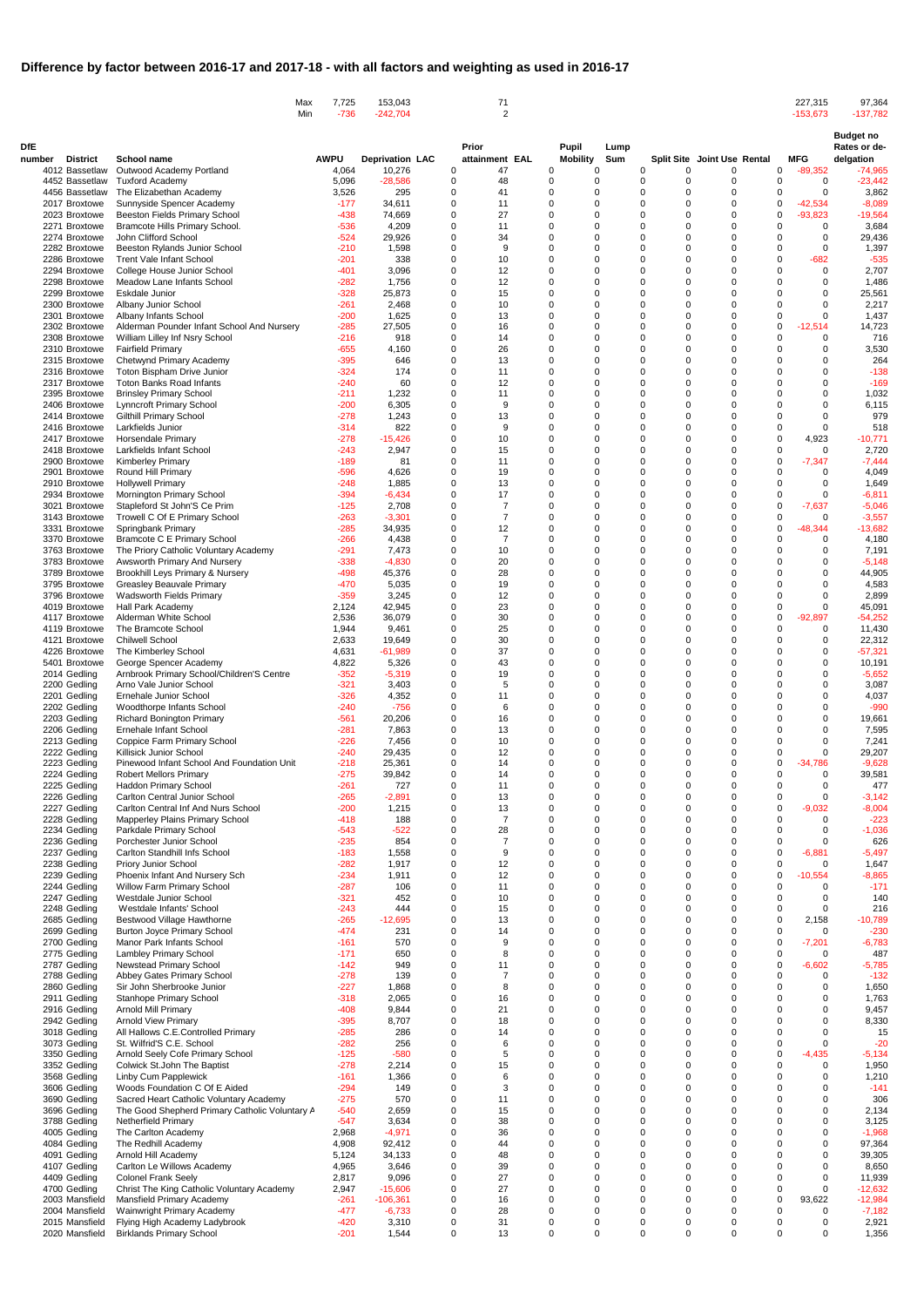|                                    | Max                                                                              | 7,725<br>Min<br>$-736$ | 153,043<br>$-242,704$  | 71<br>2                       |                                                    |             |                         |                                    | 227,315<br>$-153,673$                    | 97,364<br>$-137,782$             |
|------------------------------------|----------------------------------------------------------------------------------|------------------------|------------------------|-------------------------------|----------------------------------------------------|-------------|-------------------------|------------------------------------|------------------------------------------|----------------------------------|
| DfE<br><b>District</b><br>number   | <b>School name</b>                                                               | <b>AWPU</b>            | <b>Deprivation LAC</b> | Prior<br>attainment EAL       | <b>Pupil</b><br><b>Mobility</b>                    | Lump<br>Sum |                         | <b>Split Site Joint Use Rental</b> | <b>MFG</b>                               | <b>Budget no</b><br>Rates or de- |
| 2022 Mansfield                     | The Bramble Academy                                                              | $-267$                 | 46,480                 | 23<br>0                       | 0<br>$\Omega$                                      |             | 0<br>0                  | 0                                  | $-58,938$<br>0                           | delgation<br>$-12,703$           |
| 2087 Mansfield                     | Peafield Lane Academy                                                            | $-418$                 | 5,009                  | 25<br>0                       | 0<br>$\Omega$                                      |             | $\Omega$<br>0           | $\Omega$                           | 0<br>0                                   | 4,616                            |
| 2093 Mansfield                     | Nettleworth Infant And Nursery                                                   | $-286$                 | 8,299                  | 13<br>0                       | 0<br>$\Omega$                                      |             | 0<br>0                  | 0                                  | 0<br>0                                   | 8,026                            |
| 2094 Mansfield<br>2107 Mansfield   | Leas Park Junior School<br>John T Rice Infant And Nursery                        | $-373$<br>$-177$       | 11,528<br>2,005        | 0<br>16<br>11<br>0            | $\mathbf 0$<br>$\Omega$<br>$\Omega$<br>$\Omega$    |             | 0<br>0<br>$\Omega$<br>0 | $\Omega$                           | 0<br>$\Omega$<br>$\Omega$<br>$-6,321$    | 11,170<br>$-4,482$               |
| 2108 Mansfield                     | Newlands Junior School                                                           | $-232$                 | 4,711                  | 0<br>9                        | $\mathbf 0$<br>$\Omega$                            |             | 0<br>0                  | $\Omega$                           | 0<br>0                                   | 4,488                            |
| 2174 Mansfield                     | Hetts Lane Infant Nursery                                                        | $-227$                 | 1,356                  | 0<br>13                       | $\mathbf 0$<br>$\Omega$                            |             | 0<br>0                  |                                    | 0<br>$-10,181$                           | $-9,039$                         |
| 2175 Mansfield<br>2176 Mansfield   | <b>Eastlands Junior School</b><br>Warsop Netherfield Infants                     | $-175$<br>$-138$       | 2,016<br>1,138         | 12<br>$\Omega$<br>0<br>8      | 0<br>$\Omega$<br>0<br>$\Omega$                     |             | 0<br>0<br>$\Omega$<br>0 | $\Omega$                           | $\mathbf 0$<br>0<br>$\Omega$<br>$-6,539$ | 1,853<br>$-5,531$                |
| 2180 Mansfield                     | Sherwood County Junior School                                                    | $-293$                 | 2,363                  | 17<br>0                       | $\mathbf 0$<br>$\Omega$                            |             | 0<br>0                  |                                    | 0<br>0                                   | 2,087                            |
| 2923 Mansfield                     | <b>Holly Primary School</b>                                                      | $-395$                 | $-393$                 | 18<br>0                       | $\mathbf 0$<br>$\Omega$                            |             | 0<br>0                  |                                    | 0<br>$\Omega$                            | $-770$                           |
| 2927 Mansfield<br>2930 Mansfield   | Church Vale Primary School<br><b>Heatherley Primary School</b>                   | -242<br>$-293$         | 2,568<br>$-4,104$      | 0<br>14<br>9<br>0             | $\Omega$<br>$\Omega$<br>$\mathbf 0$<br>$\Omega$    |             | $\Omega$<br>0<br>0<br>0 | $\Omega$                           | $\mathbf 0$<br>$-6,025$<br>0<br>0        | $-3,685$<br>$-4,388$             |
| 2937 Mansfield                     | <b>Forest Town Primary</b>                                                       | -439                   | 1,141                  | 0<br>24                       | $\Omega$<br>$\Omega$                               |             | 0<br>0                  |                                    | 0<br>$-4,239$                            | $-3,512$                         |
| 2947 Mansfield                     | <b>Berry Hill Primary School</b>                                                 | -531                   | 24,119                 | 18<br>0                       | $\Omega$<br>$\Omega$                               |             | $\Omega$<br>0           |                                    | $\Omega$<br>0                            | 23,606                           |
| 2948 Mansfield                     | <b>Crescent Primary School</b>                                                   | $-428$                 | 3,682                  | 33<br>0                       | $\mathbf 0$<br>$\Omega$                            |             | $\Omega$<br>0           | 0                                  | $\Omega$<br>0                            | 3,286                            |
| 3004 Mansfield<br>3293 Mansfield   | St. Edmund'S C Of E Primary & Nursery School<br>Northfield Primary And Nursery   | $-257$<br>$-426$       | 8,837<br>42,244        | 15<br>0<br>22<br>0            | $\mathbf 0$<br>$\Omega$<br>$\mathbf 0$<br>$\Omega$ |             | $\Omega$<br>0<br>0<br>0 |                                    | 0<br>0<br>$\Omega$<br>$\Omega$           | 8,595<br>41,840                  |
| 3295 Mansfield                     | <b>Heathlands Primary And Nursery</b>                                            | $-228$                 | 5,445                  | 0<br>10                       | 0<br>$\Omega$                                      |             | $\Omega$<br>0           | $\Omega$                           | $\Omega$<br>$-14,078$                    | $-8,852$                         |
| 3296 Mansfield                     | St. Peter'S C. Of E. Primary                                                     | -317                   | 67,271                 | 14<br>0                       | 0<br>$\Omega$                                      |             | 0<br>0                  | $\Omega$                           | 0<br>$-1,179$                            | 65,790                           |
| 3297 Mansfield<br>3298 Mansfield   | <b>Abbey Primary School</b><br><b>Wynndale Primary</b>                           | $-447$<br>$-287$       | 6,901<br>2,544         | 15<br>0<br>0<br>10            | $\mathbf 0$<br>$\Omega$<br>$\Omega$<br>$\Omega$    |             | 0<br>0<br>$\Omega$<br>0 |                                    | 0<br>$-17,041$<br>0<br>0                 | $-10,572$<br>2,267               |
| 3767 Mansfield                     | St.Patrick'S R.C. School                                                         | $-281$                 | 12,216                 | 8<br>0                        | 0<br>$\Omega$                                      |             | 0<br>0                  | $\Omega$                           | $-994$<br>$\Omega$                       | 10,949                           |
| 3769 Mansfield                     | St Philip Neri With St Bede Catholic Voluntary Act                               | $-568$                 | 5,204                  | 22<br>0                       | $\Omega$<br>$\Omega$                               |             | 0<br>0                  |                                    | 0<br>$\Omega$                            | 4,658                            |
| 3775 Mansfield                     | <b>Sutton Road Primary School</b>                                                | -537                   | 2,447                  | 42<br>0                       | $\Omega$<br>$\Omega$                               |             | $\Omega$<br>0           |                                    | $\Omega$<br>$\Omega$                     | 1,952                            |
| 3776 Mansfield<br>3777 Mansfield   | High Oakham Primary School<br>Oak Tree Primary School                            | $-563$<br>$-326$       | 2,124<br>47,486        | 12<br>0<br>26<br>0            | $\mathbf 0$<br>$\Omega$<br>$\mathbf 0$<br>$\Omega$ |             | $\Omega$<br>0<br>0<br>0 | $\Omega$                           | 0<br>$\Omega$<br>0<br>$-62,900$          | 1,573<br>$-15,714$               |
| 3779 Mansfield                     | King Edward Primary School                                                       | $-547$                 | $-17,426$              | 32<br>0                       | $\mathbf 0$<br>$\Omega$                            |             | 0<br>0                  |                                    | $\Omega$<br>0                            | $-17,941$                        |
| 3780 Mansfield                     | Intake Farm Primary And Nursery                                                  | $-273$                 | 3,470                  | 0<br>18                       | 0<br>$\Omega$                                      |             | $\Omega$<br>0           | $\Omega$                           | $\Omega$<br>0                            | 3,216                            |
| 3781 Mansfield<br>3782 Mansfield   | Farmilo Primary School And Nursery                                               | $-253$<br>$-404$       | 2,322<br>$-52,529$     | 14<br>0<br>28<br>0            | 0<br>$\Omega$<br>$\mathbf 0$<br>$\Omega$           |             | 0<br>0<br>0<br>0        | $\Omega$                           | 0<br>$-12,319$<br>0<br>35,319            | $-10,235$<br>$-17,586$           |
| 4006 Mansfield                     | <b>Asquith Primary School</b><br>Queen Elizabeth'S Academy                       | 1,900                  | 1,032                  | 0<br>34                       | $\Omega$<br>$\Omega$                               |             | $\Omega$<br>0           |                                    | 0<br>0                                   | 2,965                            |
| 4010 Mansfield                     | Meden School                                                                     | 2,572                  | 8,645                  | 0<br>34                       | $\mathbf 0$<br>$\Omega$                            |             | 0<br>0                  | $\Omega$                           | 0<br>0                                   | 11,251                           |
| 4018 Mansfield                     | Vision Studio School                                                             | 485                    | $-4,054$               | 0<br>11                       | $\Omega$<br>$\Omega$                               |             | 0<br>0                  |                                    | $\Omega$<br>0                            | $-3,557$                         |
| 4032 Mansfield<br>4041 Mansfield   | The Manor Academy<br>Garibaldi College                                           | 3,208<br>2,495         | 46,268<br>$-8,017$     | 46<br>0<br>35<br>0            | $\Omega$<br>$\Omega$<br>0<br>$\Omega$              |             | 0<br>0<br>0<br>0        | $\Omega$                           | 0<br>0<br>0<br>U                         | 49,522<br>$-5,487$               |
| 4463 Mansfield                     | The Brunts Academy                                                               | 5,312                  | $-14,290$              | 62<br>0                       | $\mathbf 0$<br>$\Omega$                            |             | 0<br>0                  | $\Omega$                           | $\mathbf 0$<br>$\Omega$                  | $-8,917$                         |
|                                    | 4756 Mansfield All Saints' Catholic Voluntary Academy                            | 3,767                  | $-1,957$               | $\Omega$<br>42                | $\Omega$<br>$\Omega$                               |             | $\Omega$<br>$\Omega$    | $\Omega$                           | $\Omega$<br>$\Omega$                     | 1,851                            |
| 6905 Mansfield                     | The Samworth Church Academy                                                      | 4,207                  | 19,324                 | 55<br>0<br>25<br>0            | $\Omega$<br>$\Omega$<br>$\Omega$<br>$\Omega$       |             | $\Omega$<br>0<br>0<br>0 | $\Omega$                           | $\Omega$<br>O<br>0                       | 23,587                           |
| 2001 Newark<br>2006 Newark         | The William Gladstone C Of E Primary School<br>Farnsfield St. Michael'S Ce       | $-385$<br>$-336$       | 83,616<br>360          | 11<br>0                       | $\Omega$<br>$\Omega$                               |             | $\Omega$<br>0           |                                    | $-101,049$<br>0                          | $-17,793$<br>35                  |
| 2016 Newark                        | Bishop Alexander Lead Academy                                                    | $-390$                 | 5,832                  | 0<br>21                       | $\Omega$<br>$\Omega$                               |             | $\Omega$<br>ი           |                                    | $-21,568$                                | $-16,105$                        |
| 2532 Newark                        | Lovers Lane Primary                                                              | $-255$                 | 8,508                  | 16<br>0                       | $\Omega$<br>$\Omega$                               |             | $\Omega$<br>0           |                                    | $-18,973$<br>0                           | $-10,704$                        |
| 2673 Newark<br>2674 Newark         | Manners Sutton Primary School<br>Chuter Ede Primary School                       | $-51$<br>-736          | 675<br>4,344           | 0<br>21                       | $\Omega$<br>$\Omega$<br>$\Omega$                   |             | $\Omega$<br>በ<br>U      |                                    | $\Omega$<br>$-2,644$<br>0<br>0           | $-2,017$<br>3,629                |
| 2678 Newark                        | John Hunt Primary                                                                | $-520$                 | 10,982                 | 26<br>0                       | $\Omega$<br>$\Omega$                               |             | 0<br>ი                  |                                    | $\Omega$<br>∩                            | 10,488                           |
| 2711 Newark                        | <b>Samuel Barlow Primary</b>                                                     | -343                   | $-2,174$               | 21                            | $\Omega$                                           |             | $\Omega$                |                                    | 0                                        | $-2,496$                         |
| 2718 Newark<br>2737 Newark         | John Blow Primary School<br>King Edwin Primary School                            | $-238$<br>$-450$       | 38<br>$-12,458$        | U<br>5<br>0<br>19             | $\Omega$<br>$\Omega$<br>$\Omega$<br>$\Omega$       |             | O                       |                                    | $\Omega$<br>$\Omega$<br>0                | $-195$<br>$-12,889$              |
| 2751 Newark                        | Queen Eleanor Primary School                                                     | $-77$                  |                        | 0                             | $\Omega$<br>$\Omega$                               |             | 0<br>0                  |                                    | 0<br>$-3,174$                            | $-3,245$                         |
| 2772 Newark                        | Kirklington Primary School                                                       | $-103$                 | 223                    | 0                             | $\Omega$<br>$\Omega$                               |             | $\Omega$<br>በ           |                                    | $\mathbf 0$<br>$-4,262$                  | $-4,138$                         |
| 2793 Newark                        | North Clifton Primary School                                                     | $-46$                  | $\Omega$               | 0                             | $\Omega$                                           |             | $\Omega$<br>በ           |                                    | $\Omega$<br>$-1,956$                     | $-1,999$                         |
| 2796 Newark<br>2800 Newark         | Muskham Primary School<br>Ollerton Primary School                                | $-248$<br>$-275$       | 3,121<br>$-242,704$    | 0<br>5<br>20                  | $\Omega$<br>$\Omega$<br>$\Omega$                   |             |                         |                                    | $\Omega$<br>0<br>$\Omega$<br>227,315     | 2,878<br>$-15,644$               |
| 2801 Newark                        | Forest View Junior School                                                        | -254                   | $-66,865$              | 15<br>0                       | $\Omega$<br>$\Omega$                               |             | በ<br>0                  |                                    | 0<br>55,889                              | $-11,214$                        |
| 2802 Newark                        | Maun Infant And Nursery                                                          | $-236$                 | $-47,080$              | 16<br>0                       | $\Omega$<br>$\Omega$                               |             | $\Omega$<br>0           | ∩                                  | 0<br>37,265                              | $-10,035$                        |
| 2821 Newark<br>2824 Newark         | Lake View Primary And Nursery<br>Lowes Wong Infant School                        | -223<br>$-279$         | 1,873<br>16            | 12<br>0<br>U<br>7             | $\Omega$<br>$\Omega$<br>$\Omega$                   |             | $\Omega$<br>$\Omega$    |                                    | 0<br>0<br>$\Omega$<br>$\Omega$           | 1,662<br>$-257$                  |
| 2829 Newark                        | Sutton On Trent Primary                                                          | $-141$                 |                        | U                             | $\Omega$                                           |             |                         |                                    | O                                        | $-132$                           |
| 2853 Newark                        | Winthorpe Primary School                                                         | $-122$                 | 836                    | 2<br>0                        | $\Omega$<br>$\Omega$                               |             | 0<br>ი                  |                                    | $\Omega$<br>$\Omega$                     | 715                              |
| 2921 Newark                        | Barnby Road Academy Primary And Nursery<br><b>Bilsthorpe Flying High Academy</b> | $-623$<br>$-257$       | 8,506                  | $\Omega$<br>11<br>17<br>0     | $\Omega$<br>$\Omega$<br>$\Omega$                   |             | 0<br>$\Omega$           |                                    | $\Omega$<br>$\Omega$<br>$\Omega$         | 7,894                            |
| 2940 Newark<br>3040 Newark         | Mount C Of E Primary School                                                      | $-261$                 | 1,815<br>6,444         | 22<br>0                       | $\Omega$<br>$\Omega$                               |             | 0<br>ი                  |                                    | $\mathbf 0$<br>$-17,475$                 | 1,575<br>$-11,269$               |
| 3065 Newark                        | Bleasby C.E. Primary School                                                      | $-215$                 | 13                     |                               | $\Omega$                                           |             | $\Omega$                |                                    | $\Omega$<br>0                            | $-197$                           |
| 3076 Newark                        | Dean Hole Primary School                                                         | $-60$                  |                        | 0                             | $\Omega$<br>$\Omega$<br>$\Omega$                   |             | በ<br>U<br>$\Omega$      |                                    | $\Omega$<br>$-2,379$                     | $-2,434$                         |
| 3081 Newark<br>3097 Newark         | Coddington Ce Primary School<br>Farndon St. Peter'S C Of E Primary               | $-551$<br>$-251$       | 2,521<br>4,262         | 21<br>$\Omega$<br>12<br>0     | $\Omega$<br>$\Omega$                               |             | 0<br>0                  |                                    | 0<br>0<br>0<br>$\mathbf 0$               | 1,991<br>4,022                   |
| 3104 Newark                        | Halam Ce (C) Primary School                                                      | $-136$                 | 57                     | $\overline{2}$<br>0           | $\Omega$<br>$\Omega$                               |             | $\Omega$<br>በ           |                                    | 0<br>$-5,006$                            | $-5,082$                         |
| 3112 Newark                        | Kneesall C Of E Primary                                                          | $-148$                 | $-6,316$               |                               | $\Omega$<br>$\Omega$                               |             | O<br>ი                  |                                    | $\Omega$<br>1,137                        | $-5,323$                         |
| 3119 Newark<br>3132 Newark         | Norwell C Of E Primary School<br><b>Holy Trinity Infants School</b>              | $-62$<br>$-75$         | $-2,126$<br>13         | 2<br>0<br>$\overline{2}$<br>U | $\Omega$<br>$\Omega$<br>$\Omega$<br>$\Omega$       |             | 0<br>0<br>0             |                                    | 0<br>$\Omega$<br>$\Omega$<br>∩           | $-2,186$<br>-61                  |
| 3133 Newark                        | Lowes Wong Junior School                                                         | -492                   | 44                     | 0                             | $\Omega$                                           |             | $\Omega$                |                                    | $\Omega$<br>$\Omega$                     | $-439$                           |
| 3145 Newark                        | Walesby C.E. Primary                                                             | $-179$                 | $-21,452$              | 0<br>8                        | $\Omega$<br>$\Omega$                               |             | 0                       |                                    | 0<br>14,640                              | $-6,982$                         |
| 3290 Newark                        | Ravenshead C Of E Primary                                                        | $-510$                 | $-3,415$               | 18                            | $\Omega$                                           |             |                         |                                    | $\mathbf 0$                              | $-3,907$                         |
| 3292 Newark<br>3450 Newark         | The Sir Donald Bailey Academy<br>Christ Church C Of E Infant                     | $-568$<br>$-42$        | 153,043<br>2,418       | 39<br>0<br>0<br>3             | $\Omega$<br>$\Omega$<br>$\Omega$<br>$\Omega$       |             | በ<br>0<br>$\Omega$<br>0 |                                    | $\Omega$<br>$-105,530$<br>0<br>-4,164    | 46,984<br>$-1,785$               |
| 3534 Newark                        | St.Mary'S C.Of E.Primary                                                         | $-134$                 | 59                     | 0                             | $\Omega$                                           |             | 0<br>በ                  |                                    | $-4,764$<br>0                            | $-4,836$                         |
| 3539 Newark                        | Elston All Saints Ang/Meth                                                       | $-132$                 | 59                     | 0                             | $\Omega$<br>$\Omega$                               |             | $\Omega$<br>0           |                                    | $\Omega$<br>$-5,214$                     | $-5,281$                         |
| 3550 Newark<br>3566 Newark         | Gunthorpe C.E. Primary<br>Lowdham C Of E School                                  | $-121$<br>$-273$       | 667<br>611             | 0                             | $\Omega$<br>$\Omega$<br>$\Omega$                   |             |                         |                                    | 0<br>0                                   | 550<br>346                       |
| 3766 Newark                        | Holy Trinity Catholic Voluntary Academy                                          | $-357$                 | 14,470                 | $\Omega$<br>15                | $\Omega$<br>$\Omega$                               |             | 0<br>0                  |                                    | $\Omega$<br>$\Omega$                     | 14,127                           |
| 3770 Newark                        | St Joseph'S Catholic Academy New Ollerton                                        | $-266$                 | $-164.798$             | 17<br>0                       | $\Omega$<br>$\Omega$                               |             | $\Omega$<br>U           |                                    | 0<br>151.623                             | $-13,425$                        |
| 3784 Newark                        | Python Hill Primary                                                              | $-446$                 | 2,555                  | 22<br>0                       | 0<br>$\mathbf 0$                                   |             | 0<br>0                  | 0                                  | 0<br>0                                   | 2,130                            |
| 3793 Newark<br>4013 Newark         | <b>Blidworth Oaks Primary School</b><br>The Newark Academy                       | $-300$<br>2,352        | 2,025<br>25,239        | 17<br>0<br>32<br>0            | $\mathbf 0$<br>$\Omega$<br>0<br>$\Omega$           |             | 0<br>0<br>0<br>0        |                                    | $\Omega$<br>$-6,459$<br>0<br>$\mathbf 0$ | $-4,717$<br>27,623               |
| 4014 Newark                        | The Dukeries Academy                                                             | 2,898                  | $-229,099$             | 35<br>0                       | 0<br>$\Omega$                                      |             | 0<br>0                  |                                    | 170,193<br>0                             | $-55,972$                        |
| 4017 Newark                        | Magnus Church Of England Academy                                                 | 2,833                  | 123,914                | 50<br>0                       | $\mathbf 0$<br>0                                   |             |                         |                                    | 0<br>$-66,063$                           | 60,734                           |
| 4408 Newark<br>4669 Newark         | The Joseph Whitaker Secondary<br>The Minster School                              | 4,325<br>4,841         | 15,489<br>473          | 49<br>$\Omega$<br>0           | $\Omega$<br>$\Omega$<br>$\Omega$<br>$\Omega$       |             | $\Omega$<br>0           |                                    | 0<br>0<br>0<br>0                         | 19,864                           |
| 2560 Rushcliffe                    | Lady Bay Primary School                                                          | $-555$                 | 1,263                  | 28<br>11<br>0                 | 0<br>$\Omega$                                      |             |                         |                                    | 0<br>0                                   | 5,342<br>719                     |
| 2565 Rushcliffe                    | Jesse Gray Primary School                                                        | $-607$                 | 38                     | $\Omega$<br>11                | 0<br>$\Omega$                                      |             |                         |                                    | ∩                                        | $-558$                           |
| 2568 Rushcliffe                    | West Bridgford Infants School                                                    | $-343$                 | 1,159                  | 16                            | $\Omega$                                           |             |                         |                                    |                                          | 832                              |
| 2571 Rushcliffe<br>2574 Rushcliffe | Abbey Road Primary School<br>The West Bridgford Junior Sch.                      | $-611$<br>$-462$       | 66<br>62               | 16<br>0<br>12                 | $\Omega$<br>$\Omega$<br>$\Omega$                   |             |                         |                                    | $\Omega$                                 | $-530$<br>$-388$                 |
| 2585 Rushcliffe                    | <b>Edwalton Primary School</b>                                                   | $-545$                 | 1,897                  | 18<br>0                       | 0<br>0                                             |             | 0<br>0                  |                                    | 0<br>0                                   | 1,370                            |
| 2590 Rushcliffe Heymann            |                                                                                  | $-713$                 | 9,256                  | 21<br>0                       | $\mathbf 0$<br>$\Omega$                            |             | 0<br>0                  |                                    | $\Omega$<br>0                            | 8,564                            |